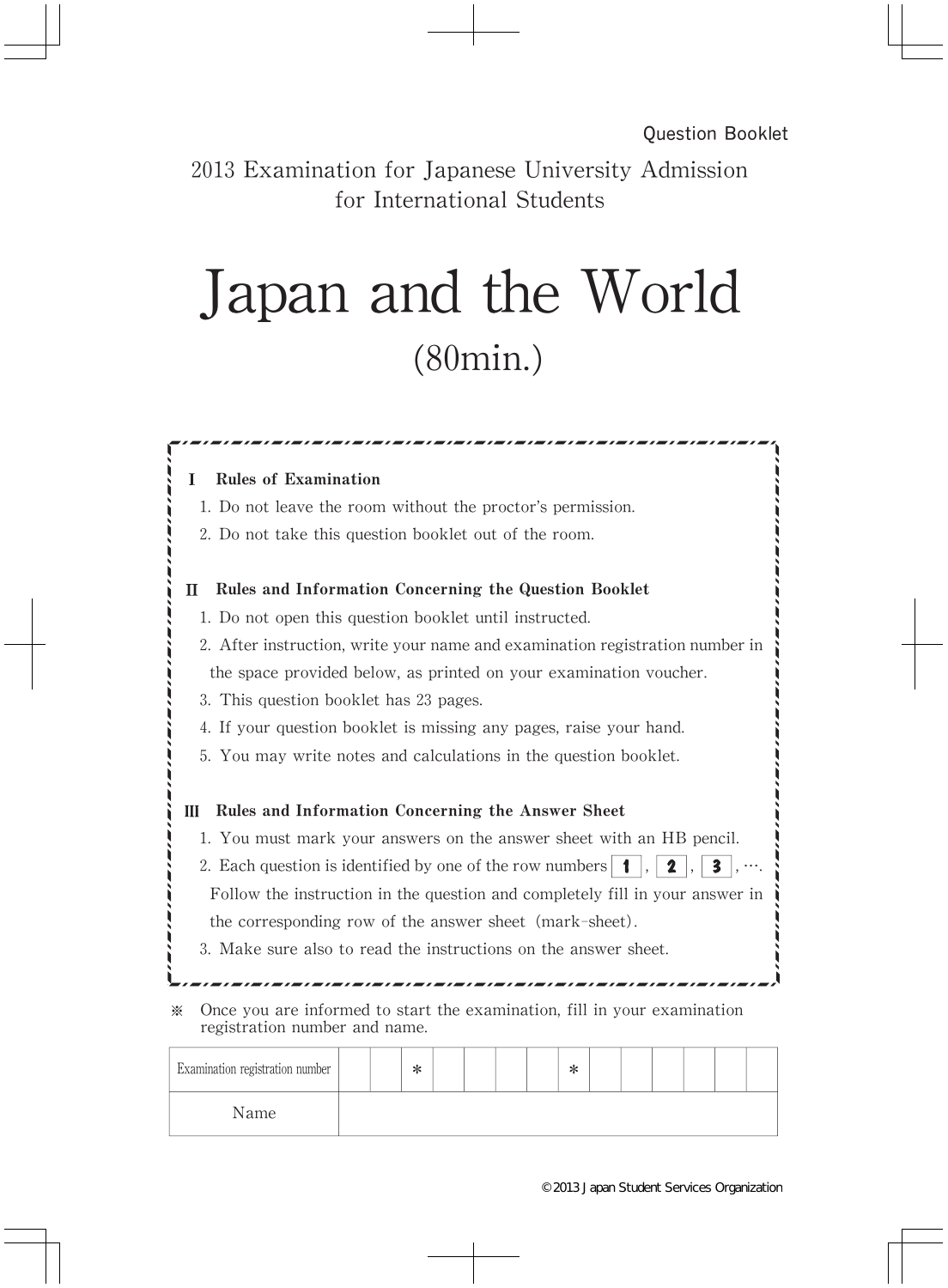- Q1 Read the following conversation and answer questions (1)-(4) below.
- Yoshiko: You talked about 1 Karl Marx's Capital in today's political science class, but could we discuss it some more?
- Teacher: Sure.  $\sqrt{Marsism}$  had a very big impact on both academics and society.
- Yoshiko: It influenced international politics, too. This can be seen in the lengthy duration of  $_3$  the Cold War between the socialist camp and the liberalist camp in the second half of the 20th century.
- Teacher: That's right. Also, increasing globalization and other factors have worsened conditions in the labor environment in many countries, so we can say that Marxism still has relevance in today's world as well.
	- (1) With reference to underlined item 1, Marx is said to have written *Capital* at the British Library in London. From  $\mathbb{O}$ - $\mathbb Q$  on the map below choose the answer that correctly indicates the location of London.  $\mathbf{1}$

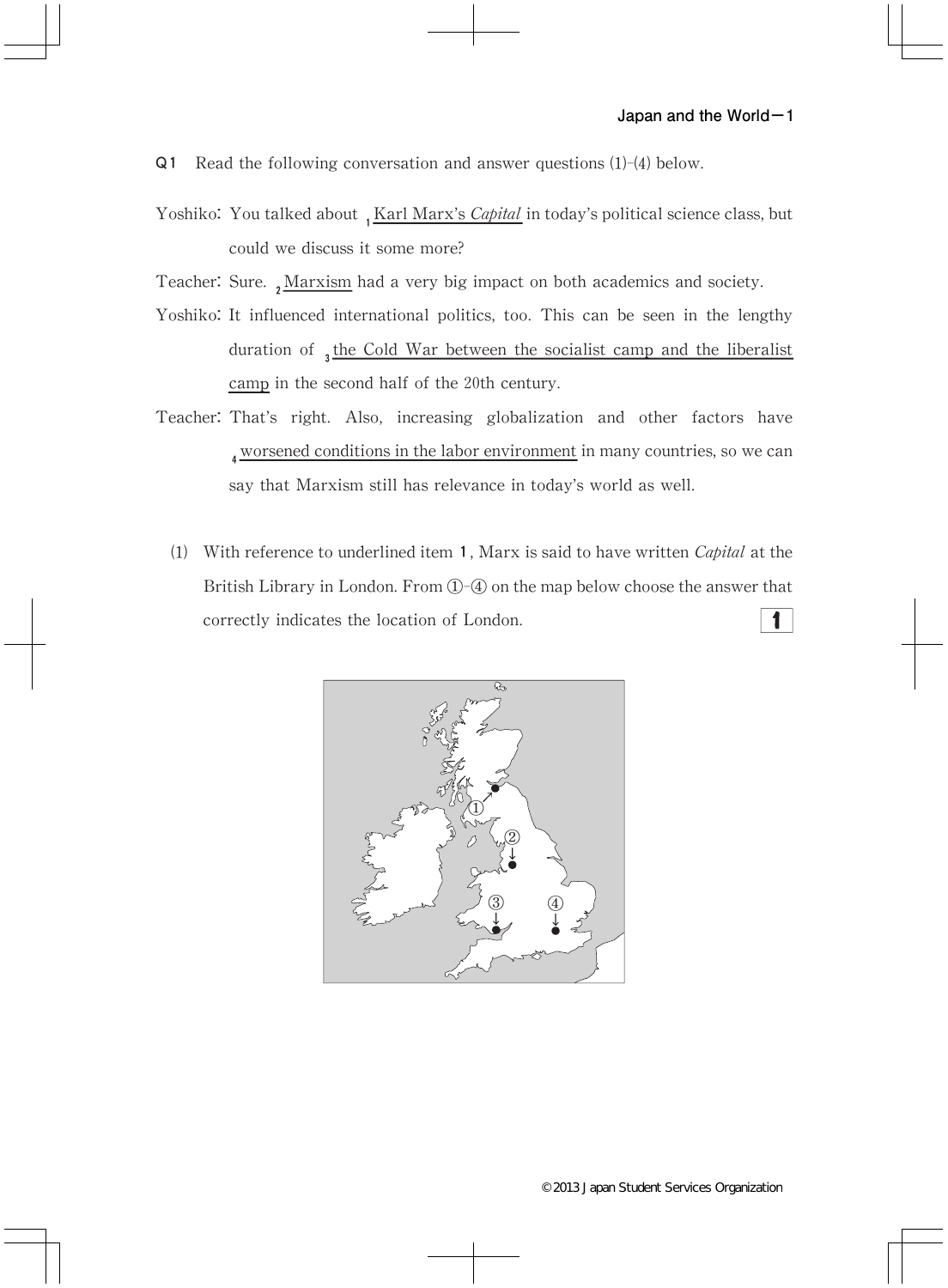(2) With reference to underlined item  $2$ , from  $(1)$ - $(4)$  below choose the combination of terms that best fills blanks  $\boxed{a}$  and  $\boxed{b}$  in the following paragraph.  $\boxed{2}$ 

Marx held that  $\boxed{a}$  existed between capitalists and labor in a capitalist society, where laborers suffered from exploitation by capitalists and became poorer and poorer.

However, conditions for workers actually improved in advanced capitalist countries in the second half of the 20th century, thanks to the establishment of social security systems (social insurance, public assistance, etc.) and the implementation of Keynesian policies such as  $\boxed{b}$ .

|               | a                              |                                                                            |
|---------------|--------------------------------|----------------------------------------------------------------------------|
|               |                                | capitalist-laborer cooperation   fiscal austerity and trade liberalization |
| $\circled{2}$ | capitalist-laborer cooperation | active public investment and unemployment<br>relief measures               |
| 3             | a class conflict               | fiscal austerity and trade liberalization                                  |
| (4)           | a class conflict               | active public investment and unemployment<br>relief measures               |

- (3) With reference to underlined item **3**, from  $\mathbb{O}$ - $\mathbb{Q}$  below choose the answer that best arranges in chronological order several events that took place in the East-West conflict of the Cold War.  $\overline{\mathbf{3}}$ 
	- ① Berlin Blockade→ outbreak of Korean War→ Cuban Missile Crisis→ end of Vietnam War
	- ② Outbreak of Korean War→ Berlin Blockade→ end of Vietnam War→ Cuban Missile Crisis
	- ③ Berlin Blockade→ outbreak of Korean War→ end of Vietnam War→ Cuban Missile Crisis
	- ④ Outbreak of Korean War→ Cuban Missile Crisis→ Berlin Blockade→ end of Vietnam War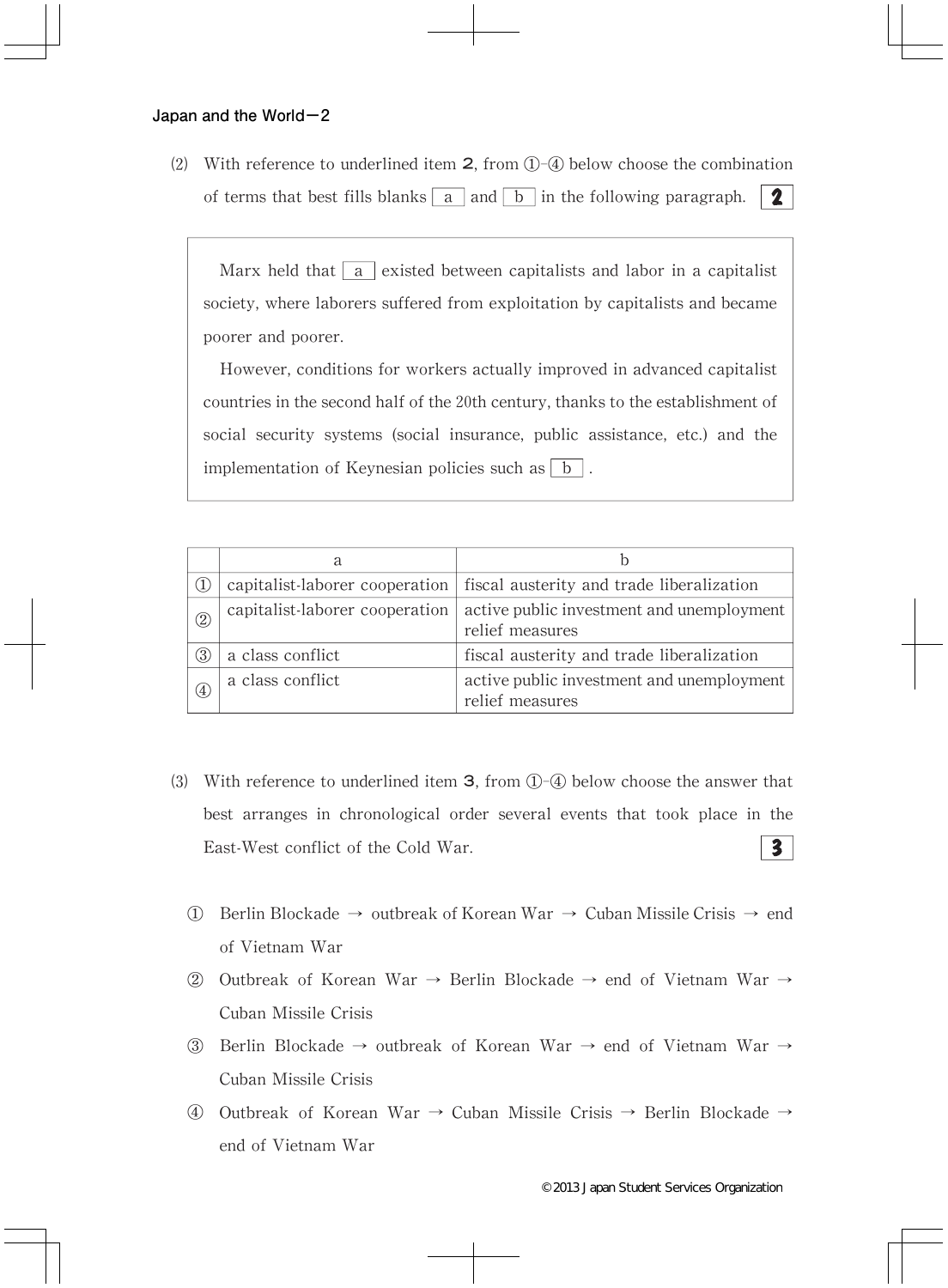(4) With reference to underlined item  $\bf{4}$  (worsening of labor conditions), the number of nonpermanent employees has been rising in Japan. From  $(1)$ - $(4)$  below choose the statement that best indicates what can be inferred from the following table.  $\sim$ 

| Trends in percentage of male nonpermanent employees in Japan<br>Unit: $\%$ |          |           |           |           |           |           |            |  |
|----------------------------------------------------------------------------|----------|-----------|-----------|-----------|-----------|-----------|------------|--|
| Year                                                                       | All ages | Ages      | Ages      | Ages      | Ages      | Ages      | Ages $65+$ |  |
|                                                                            |          | $15 - 24$ | $25 - 34$ | $35 - 44$ | $45 - 54$ | $55 - 64$ |            |  |
| 1990                                                                       | 8.8      | 19.9      | 3.2       | 3.3       | 4.3       | 22.7      | 50.9       |  |
| 1993                                                                       | 9.4      | 22.5      | 3.7       | 2.8       | 3.4       | 19.5      | 53.1       |  |
| 1996                                                                       | 9.4      | 25.3      | 4.2       | 2.9       | 3.0       | 17.3      | 50.0       |  |
| 1999                                                                       | 11.1     | 33.7      | 6.2       | 2.7       | 2.9       | 18.2      | 53.5       |  |
| 2002                                                                       | 15.0     | 39.1      | 9.4       | 5.6       | 7.4       | 23.8      | 60.6       |  |
| 2005                                                                       | 17.7     | 44.3      | 12.9      | 6.9       | 8.4       | 27.1      | 66.7       |  |
| 2008                                                                       | 19.2     | 44.4      | 14.2      | 8.2       | 8.0       | 27.6      | 67.9       |  |
| 2011                                                                       | 20.5     | 47.8      | 15.8      | 8.4       | 8.4       | 32.3      | 68.7       |  |

Compiled from data released by the Statistics Bureau, Ministry of Internal Affairs and Communications

- ① During this20-year period,the percentage of male nonpermanent employees aged 35 and older has consistently increased.
- ② The percentage of male nonpermanent employees aged 25-54 did not exceed  $5\%$  in the mid-1990s, before the government began implementing structural reforms.
- ③ The percentage of male nonpermanent employees aged 35 and older has decreased in the years since 1999, when the Asian Financial Crisis largely settled down.
- ④ The percentage of male nonpermanent employees was the highest for every age bracket in 2008, the year of the Lehman Shock.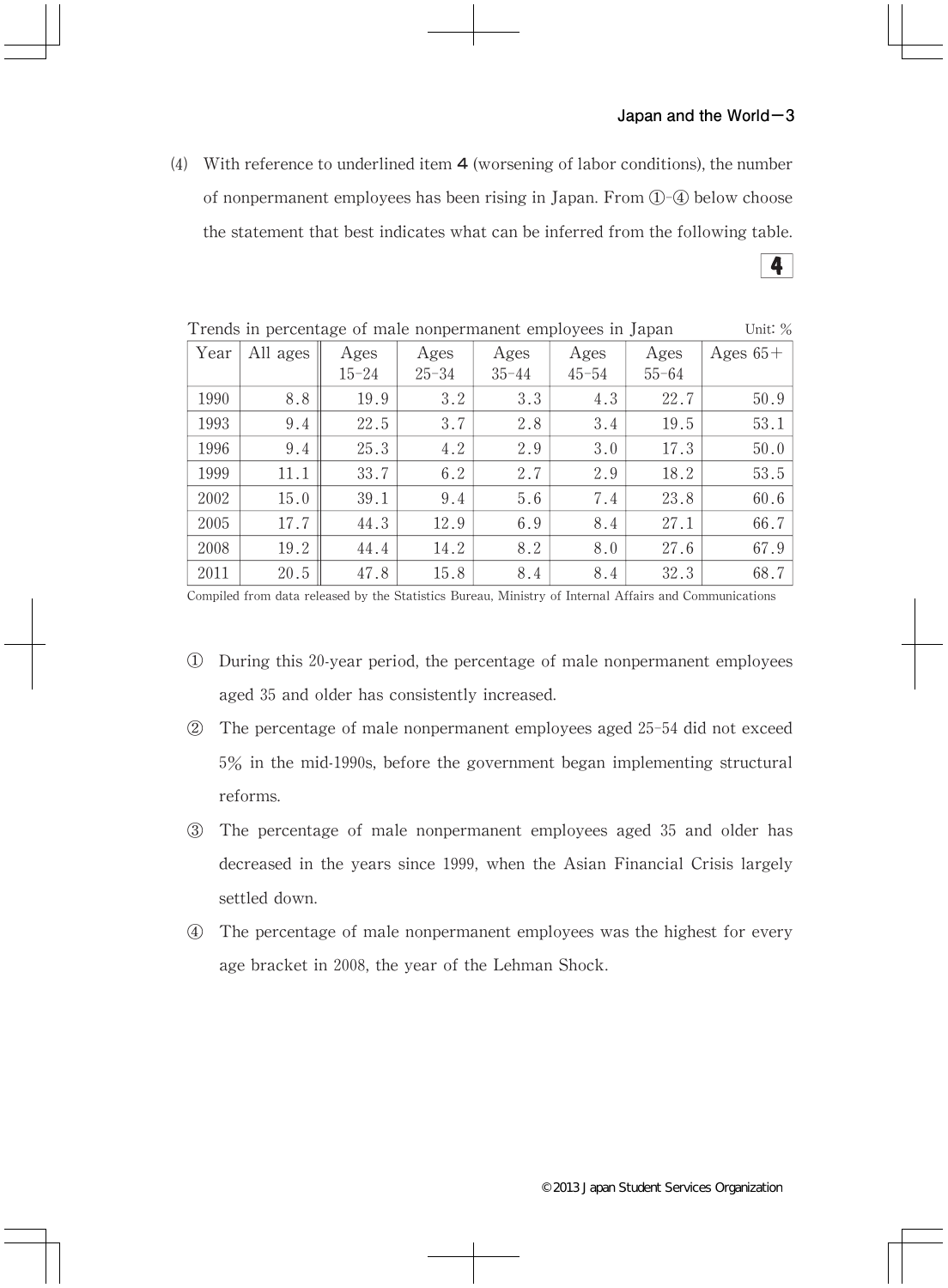Q2 Read the following paragraph and answer questions (1)-(4) below.

Germany has the largest economy in Europe, and uses a  $_1$  federal system of government., It was unified as the German Empire in 1871 with the proclamation of Wilhelm I as emperor. After World War I, it became  $_3$  the Weimar Republic, and subsequently was divided into East Germany and West Germany  $_4$  following World War II. In 1990, the two states were reunified into Germany, which has continued to grow as a key European nation.

- (1) With reference to underlined item 1, from  $(1)$ - $(4)$  below choose the answer that correctly indicates another country that currently uses a federal system. 5.
	- ① Poland
	- ② Russia
	- ③ France
	- ④ Czech Republic
- (2) With reference to underlined item  $2$ , from  $\overline{0}$ - $\overline{4}$  below choose the answer that correctly indicates a policy implemented by Otto von Bismarck, the Chancellor  $\boldsymbol{6}$ of Germany at that time.
	- ① introduction of universal suffrage for men and women
	- ② declaration of the Continental Blockade
	- ③ promotion of free trade
	- ④ enactment of the Anti-Socialist Laws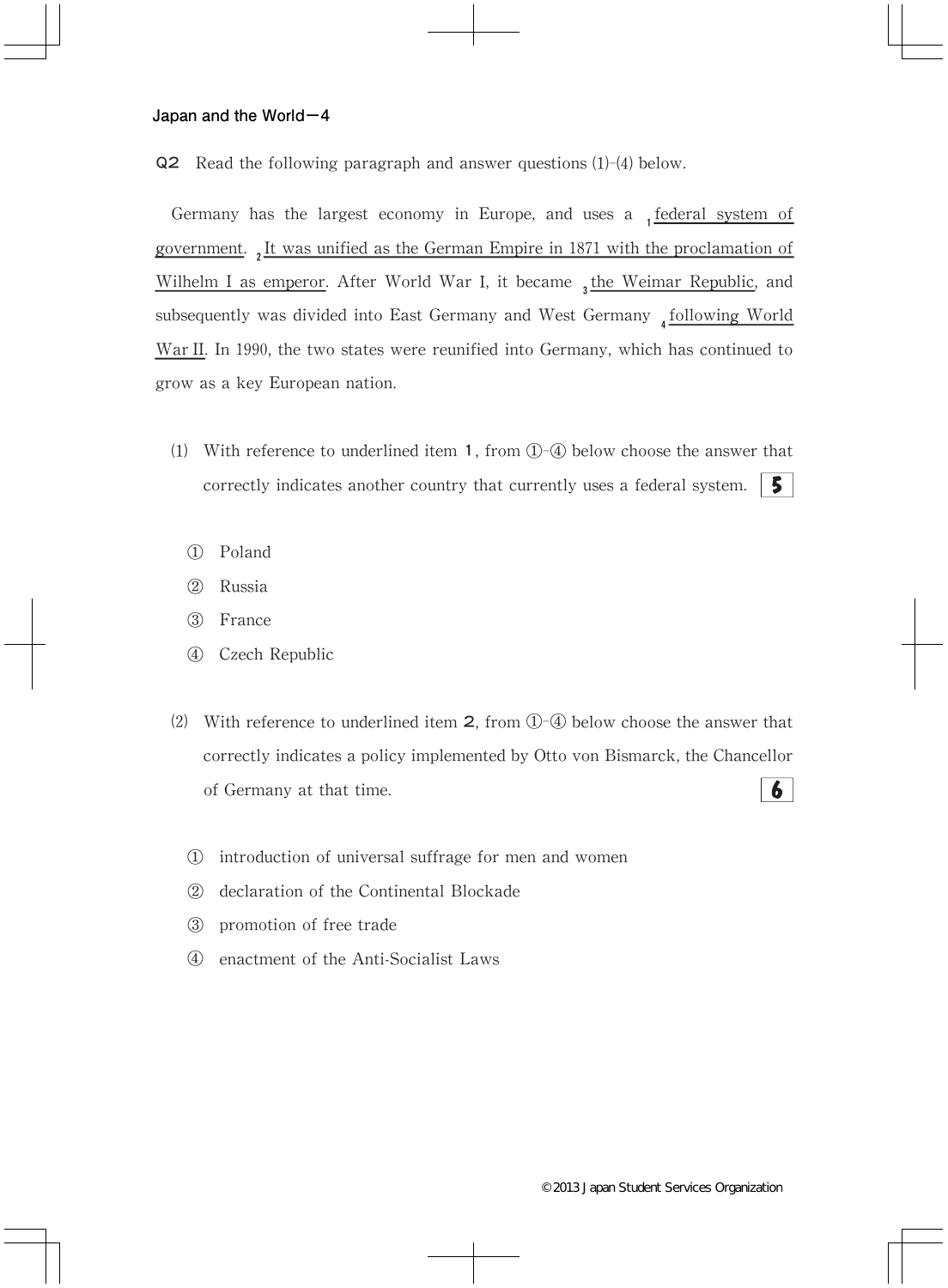- (3) With reference to underlined item 3, the constitution adopted after World War I included provisions that gave citizens the right to be guaranteed a minimum level of well-being by the government. From  $(1)$ - $(4)$  below choose the answer that correctly indicates a general term for rights of this type.  $7<sup>1</sup>$ 
	- ① civil liberties
	- ② rights to claim
	- ③ social rights
	- ④ equal rights
- ⑷ With reference to underlined item 4,the USA implemented substantial aid to help rebuild European economies following the devastation of World War II. From  $(1)$ - $(4)$  below choose the name of the aid.  $\boldsymbol{8}$ 
	- ① Hoover Moratorium
	- ② New Deal
	- ③ Marshall Plan
	- ④ New Frontier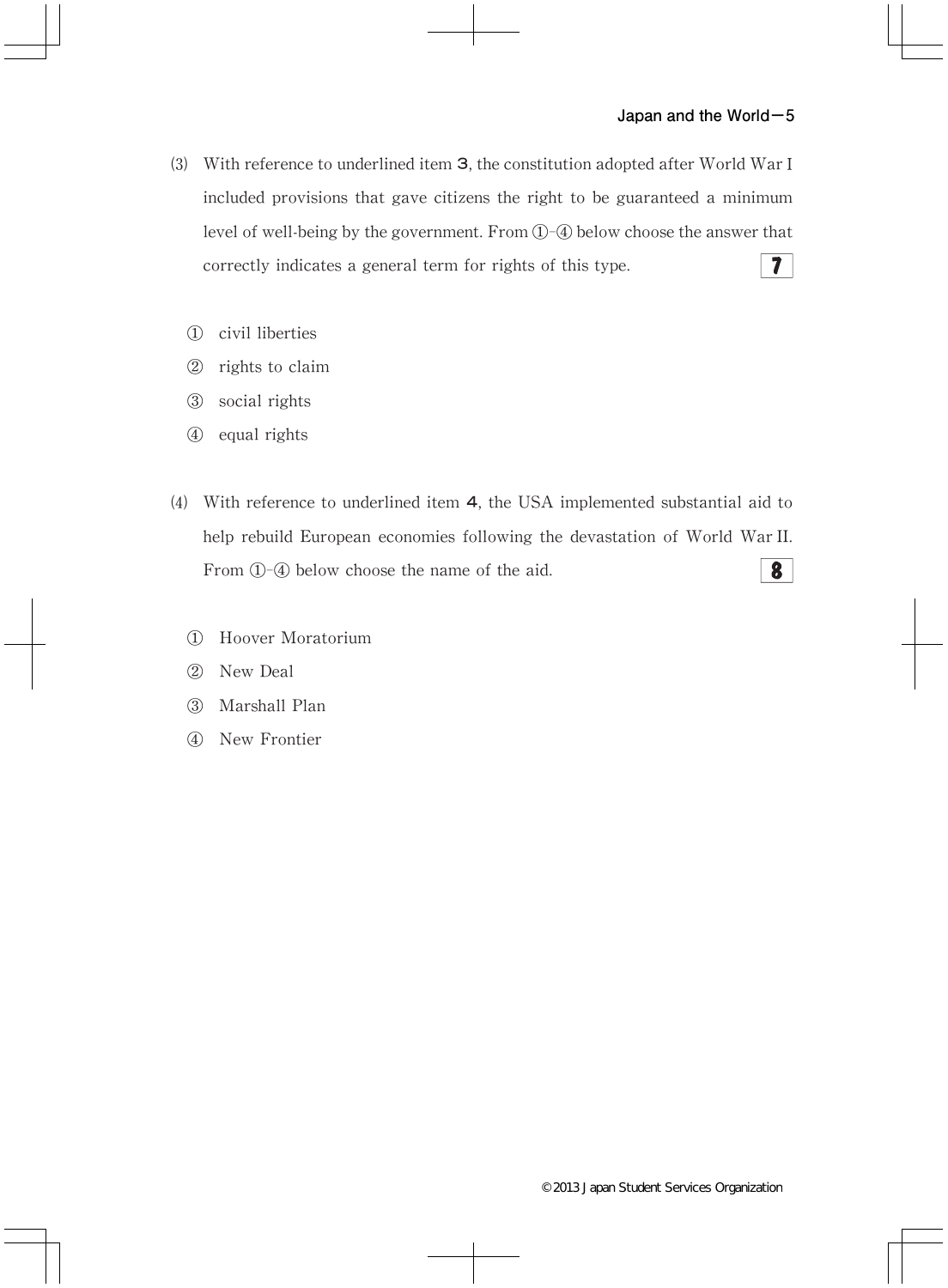Q3 The following figure shows a shift of the demand curve for automobile X in Japan (shifting toward lower left). From  $(1)$ - $(4)$  below choose the situation that best represents the cause of this shift.  $\overline{9}$ 



- $\Phi$  The price rose for Y, a rival automobile made by another company.
- ② The price of gasoline in Japan dropped significantly.
- ③ Consumption in Japan was stimulated by a rise in income levels.
- ④ It was announced that a new model of X will be released next year at a price 30% lower than that of the current model.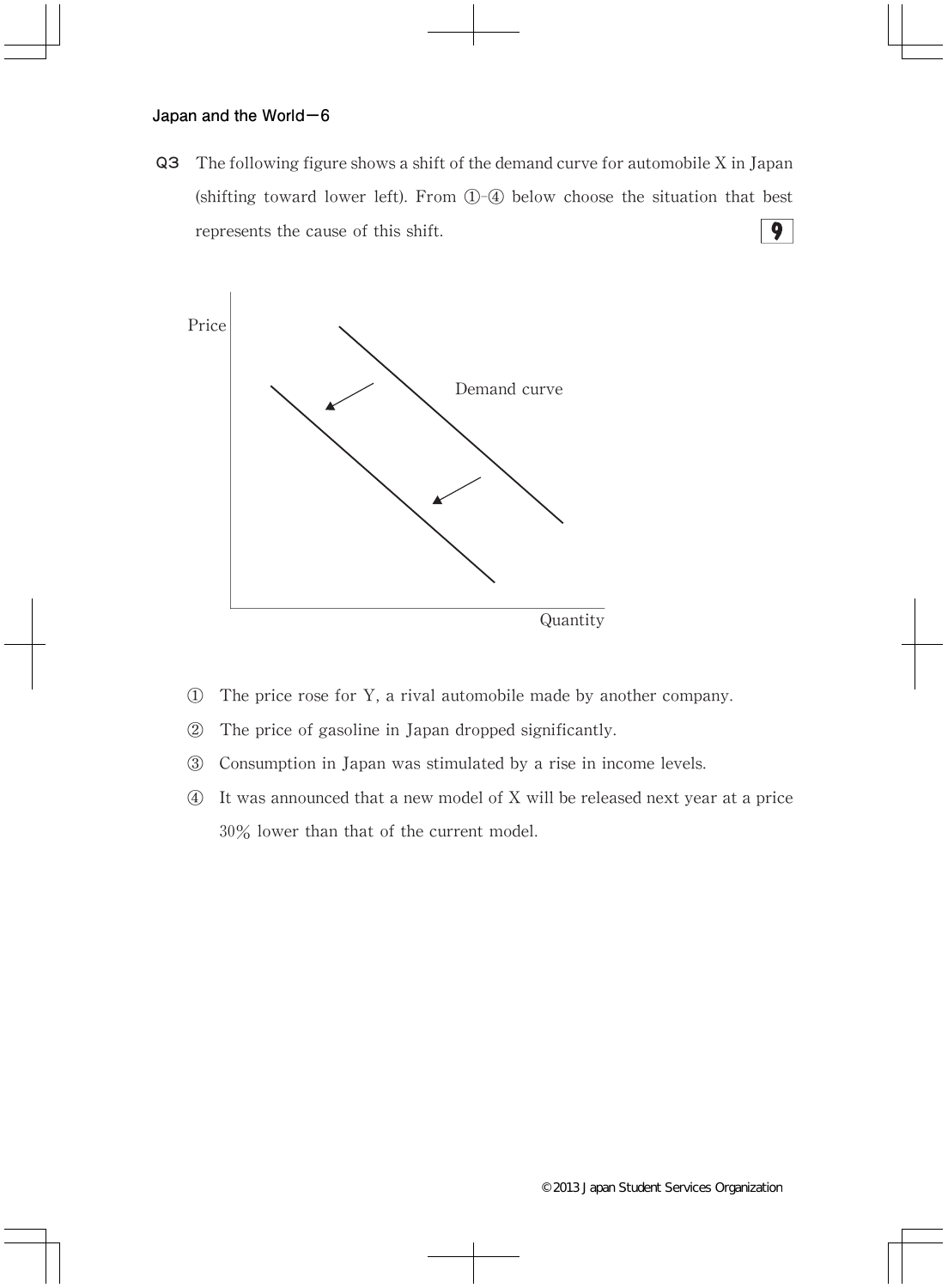- Q4 From 1-4 below choose the statement that does not correctly describe the 10 functioning or limitation of market economies.
	- ① When external diseconomies like pollution exist,the cost burden to the pollution producer decreases, so supply falls below the socially desirable level.
	- ② In competitive markets, resources are distributed effectively at the equilibrium prices, where supply and demand are in balance.
	- 3 When a few large companies control a market, the resulting reduction in price competition between businesses generally keeps prices from falling, and thus resources cannot be distributed optimally.
	- ④ When demand exceeds supply in markets,the resulting rise in prices lowers the demand and increases the supply, bringing them into balance.
- **Q5** Read the following paragraph concerning capitalism, and from  $\overline{Q}$ - $\overline{Q}$  in the paragraph choose the underlined portion that is not correct. Assume that  $11$ everything that is not underlined is correct.

Capitalist economies began to take shape in the second half of the 18th century, spurred by the Industrial Revolution,  $\delta$  which began in the UK. Progress in the invention and utilization of machinery, especially  $_{\odot}$  the use of steam engines to power machines, accelerated the growth of industrialization. In response to this economic growth, the 18th-century economist  $\delta M$ ilton Friedman wrote An Inquiry into the Nature and Causes of the Wealth of Nations, in which he criticized government intervention in the economy, and he advocated  $_{\text{A}}$  free commercial activity in the market.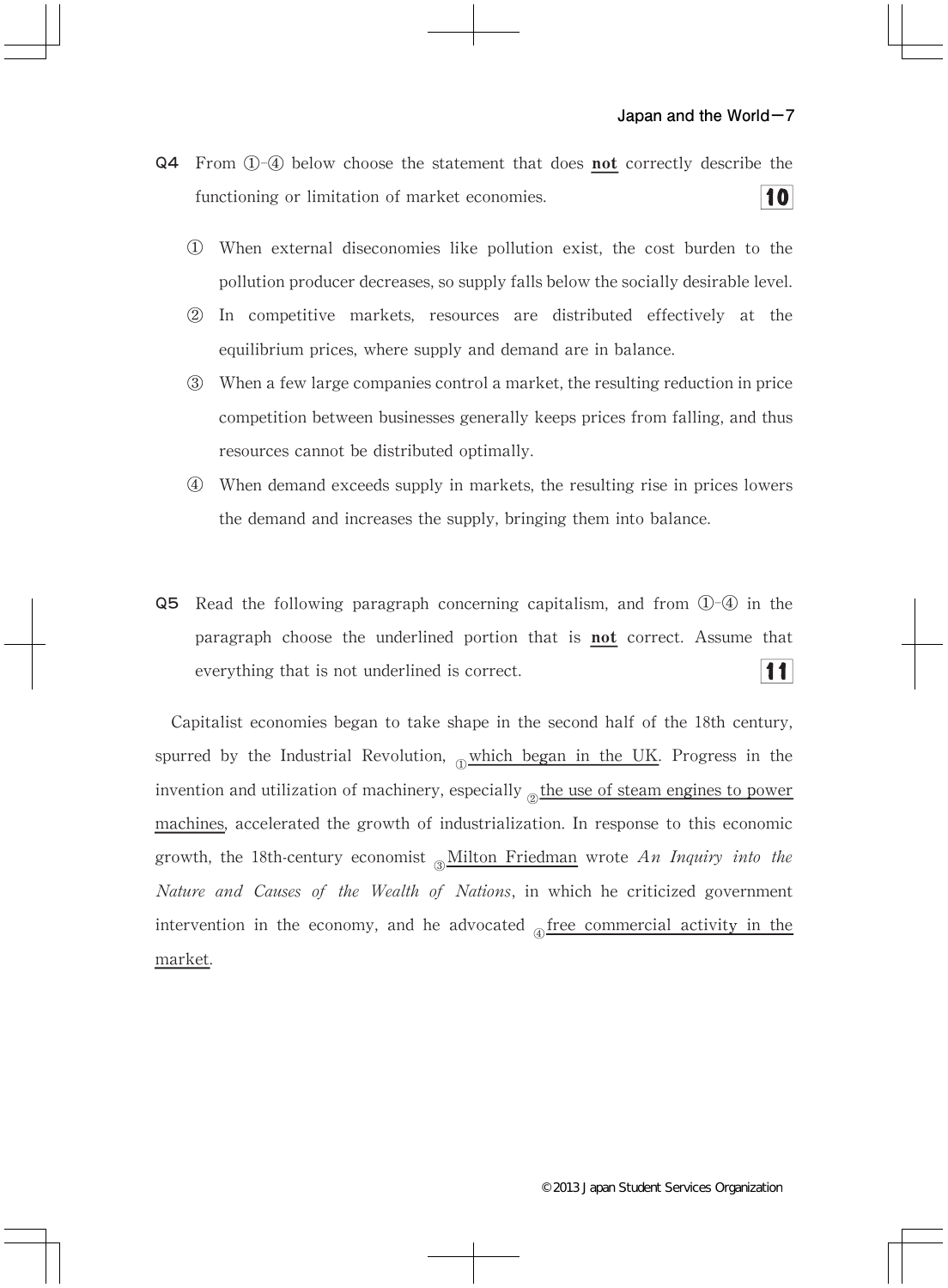- Q6 From ①-④ below choose the statement that best describes the business cycle or  $12$ economic growth.
	- ① The real economic growth rate is the economic growth rate that is calculated by leveling out the fluctuations of the business cycle.
	- ② Economic growth can occur without increases in fixed capital or in employment, if higher productivity results from technological innovation.
	- ③ The business cycle of investment in plant and equipment is referred to as the "Juglar cycle,"which spans a short period of around 40 months.
	- ④ The nominal economic growth rate is the rate at which the industrial structure shifts from primary to secondary industry, and from secondary to tertiary industry.
- Q7 The following table shows the balance of payments for a certain country.From ①-④ below choose the answer that correctly indicates this country's current  $13$ account.

| Item                   | Amount |
|------------------------|--------|
| Exports of goods       | 500    |
| Imports of goods       | 350    |
| Services               | $-50$  |
| Current transfers      | $-10$  |
| Direct investment      | $-30$  |
| Portfolio investment   | $-150$ |
| Capital account        | $-10$  |
| Mata indicates deficit |        |

 $Note: - indicates deficit.$ 

- ① surplus of 90
- ② surplus of 790
- ③ deficit of 100
- ④ deficit of 210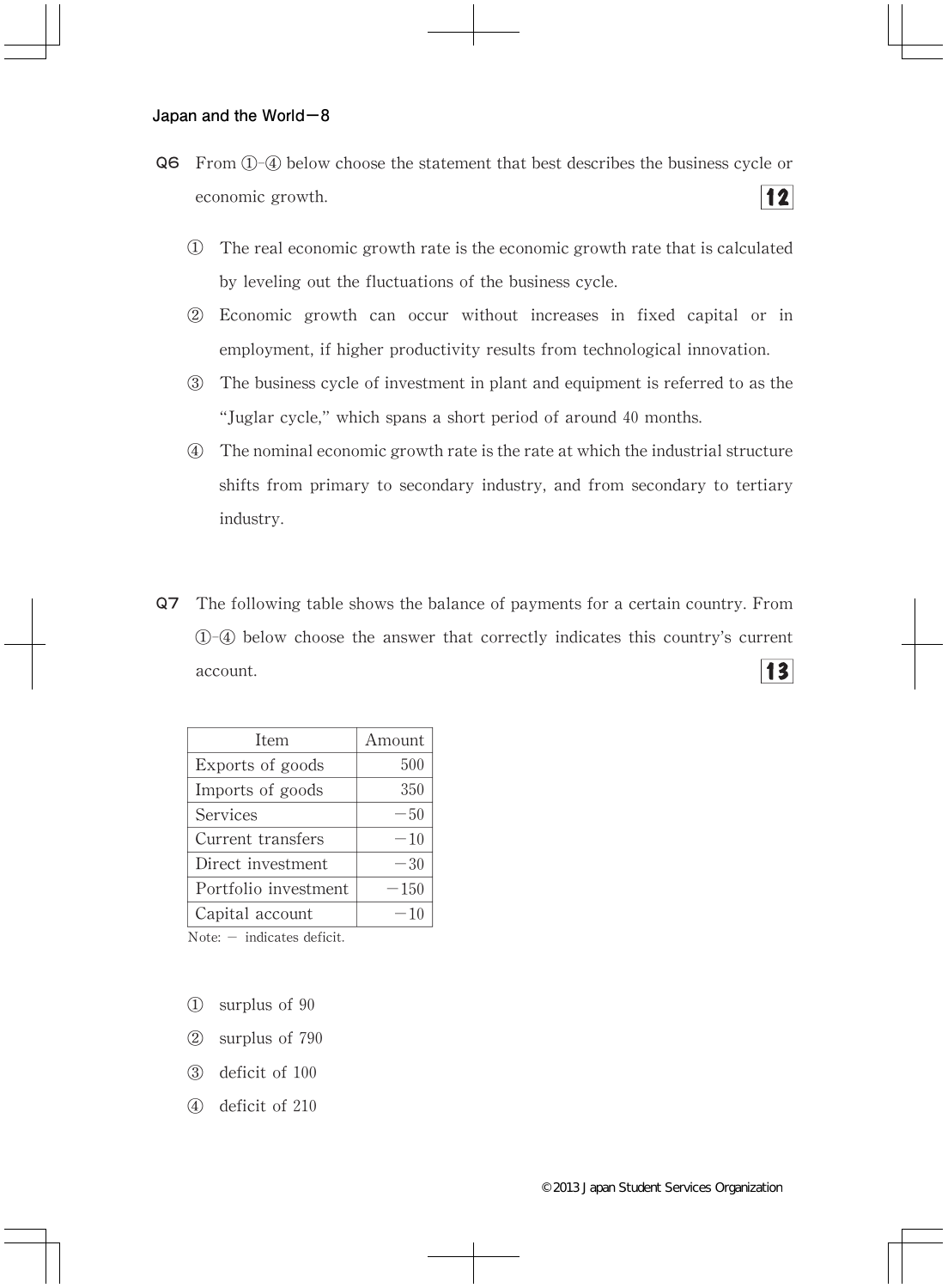Q8 From ①-④ below choose the graph that best expresses the relationship between  $14$ income and tax when a progressive income tax system is used.

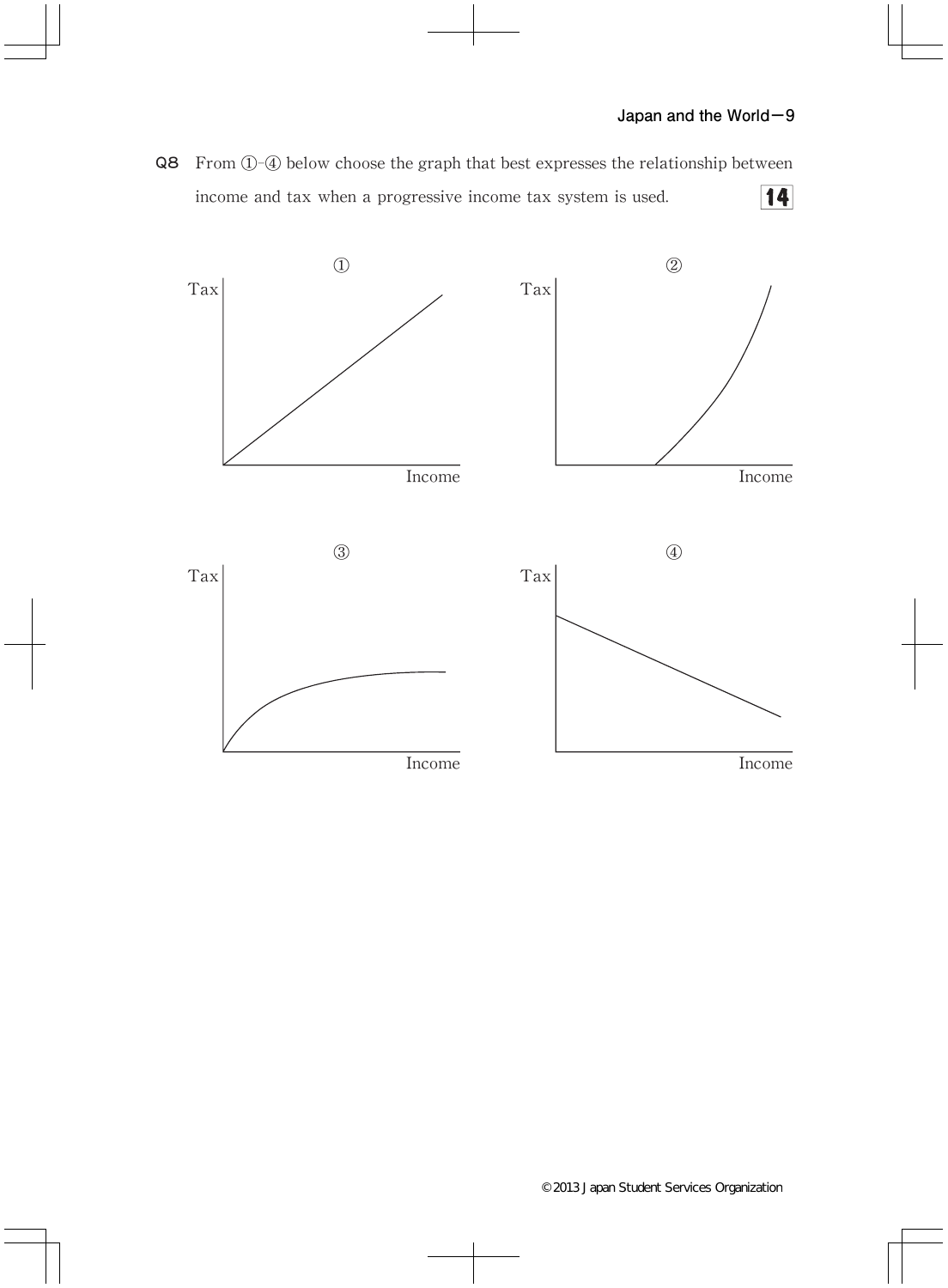- Q9 From the 1970s to the 1990s the Japanese economy underwent drastic change. From ①-④ below choose the statement that best describes economic policy in  $15<sup>1</sup>$ Japan during that time.
	- ① In response to the serious recession that followed the first Oil Crisis,the Japanese government attempted to help the economy recover by temporarily suspending the issue of deficit-covering bonds.
	- ② In response to the recession caused by a strong yen following the signing of the Plaza Accord, the Bank of Japan attempted to resolve inactivity in exports by raising interest rates.
	- ③ In response to the rapid rise of stock and land prices from the economic boom that started in the second half of the 1980s, the Bank of Japan switched to austerity.
	- ④ In response to the Heisei Recession in the 1990s that followed the collapse of Japan's economic bubble, the government lowered the consumption tax rate in order to stimulate the economy.
- Q10 From①-④ below choose the statement that best describes currency unification  $16$ or economic policy in the EU.
	- ① The European Central Bank administers unified monetary policies for all Eurozone countries.
	- ② The central banks of countries in the Eurozone were dissolved because they lost their purpose as a result of currency unification.
	- ③ The UK has not become part of the Eurozone because countries with a budget deficit are prohibited from joining.
	- ④ The Eurozone countries must submit their budgets to the European Parliament and obtain its approval.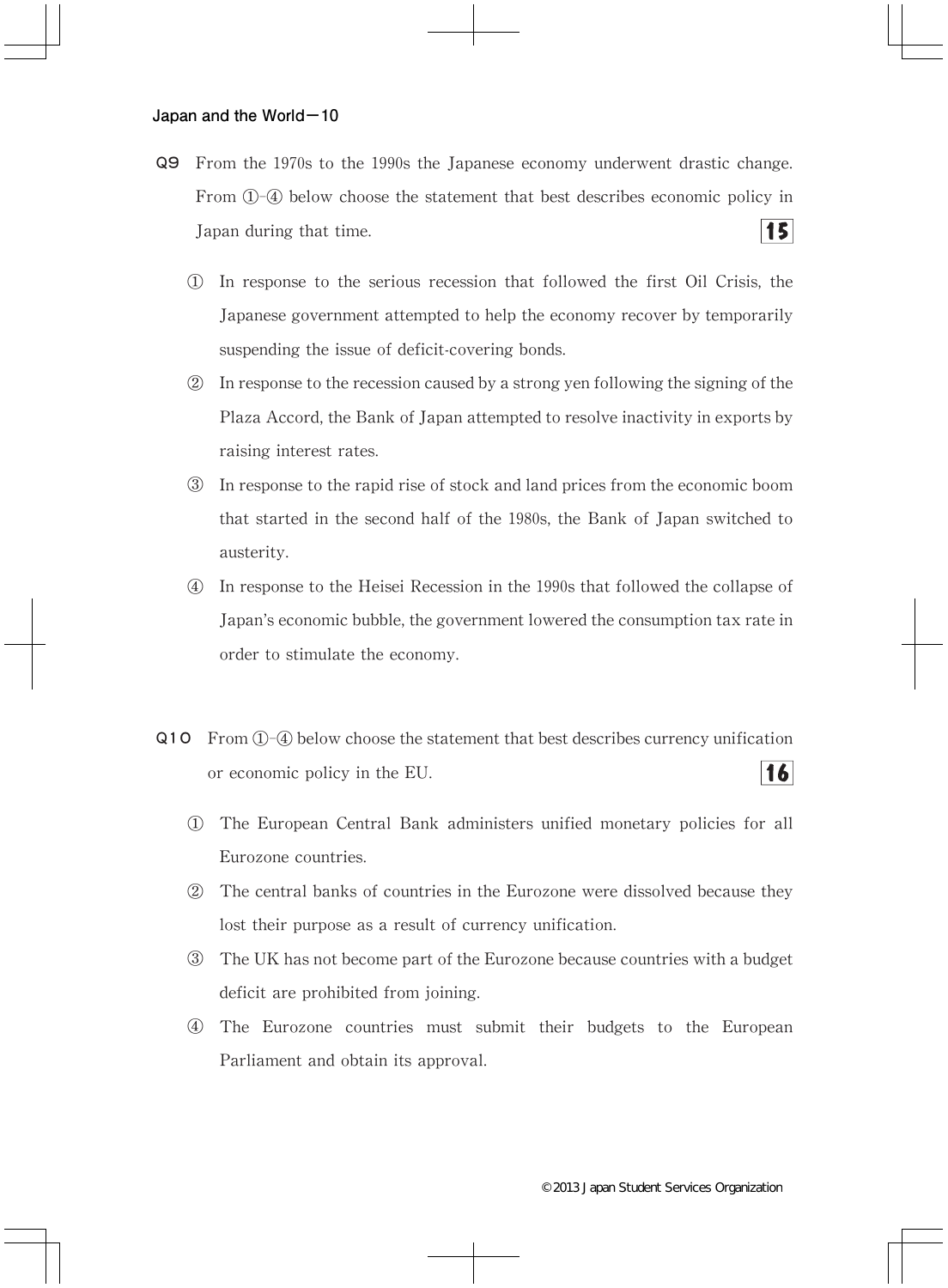- Q12 Economic disparities and conflicts of interest have arisen between various countries due to differences in their degree of economic development. From ①-④ below choose the combination that best indicates two countries separated **18** by the so-called South-South Problem.
	- ① Brazil and the USA
	- ② Japan and the UAE
	- ③ Saudi Arabia and Ethiopia
	- ④ South Africa and Australia

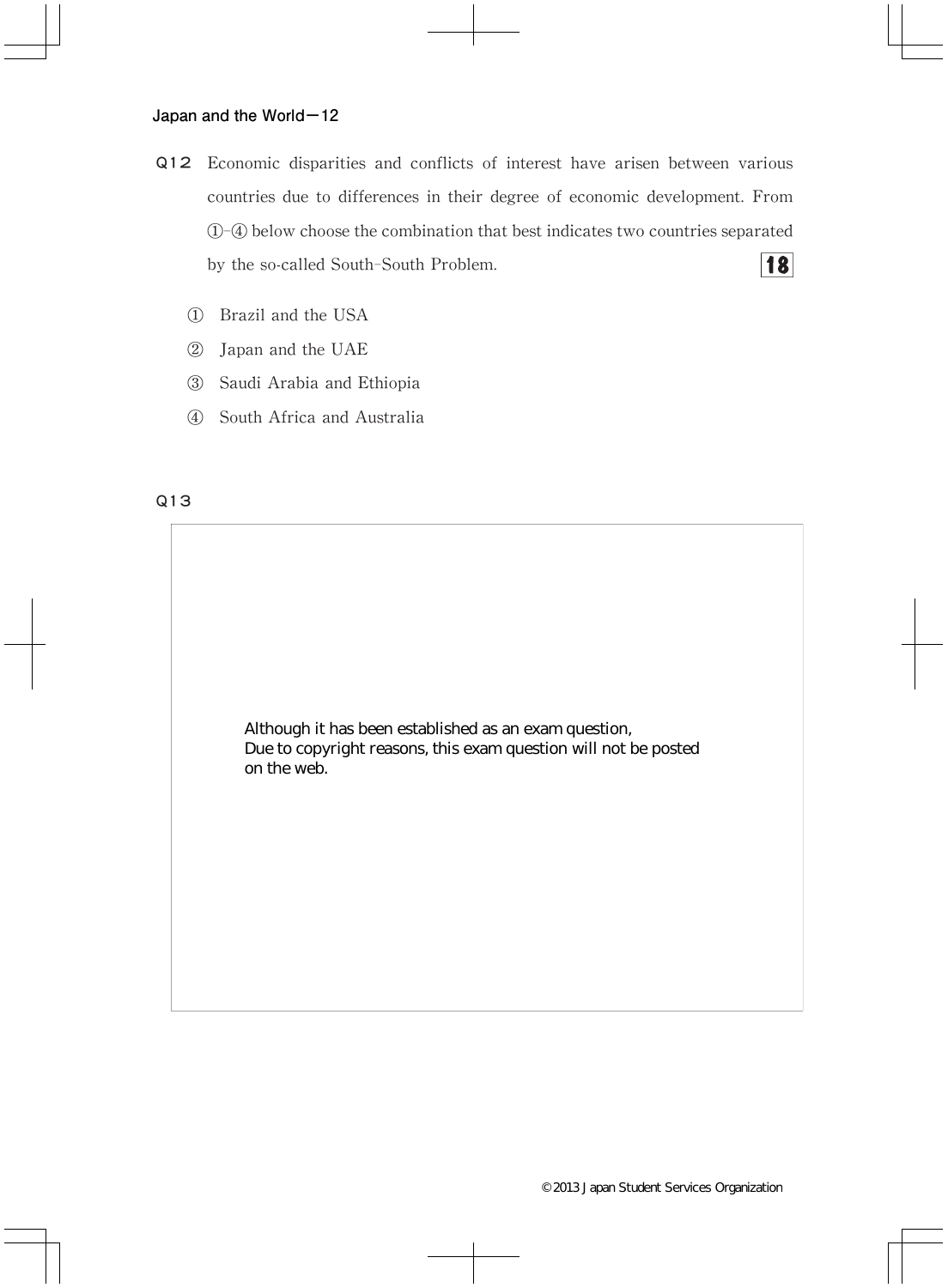Q14 From ①-④ below choose the figure that correctly shows the geographical positions of Africa and South America with respect to the equator. 20

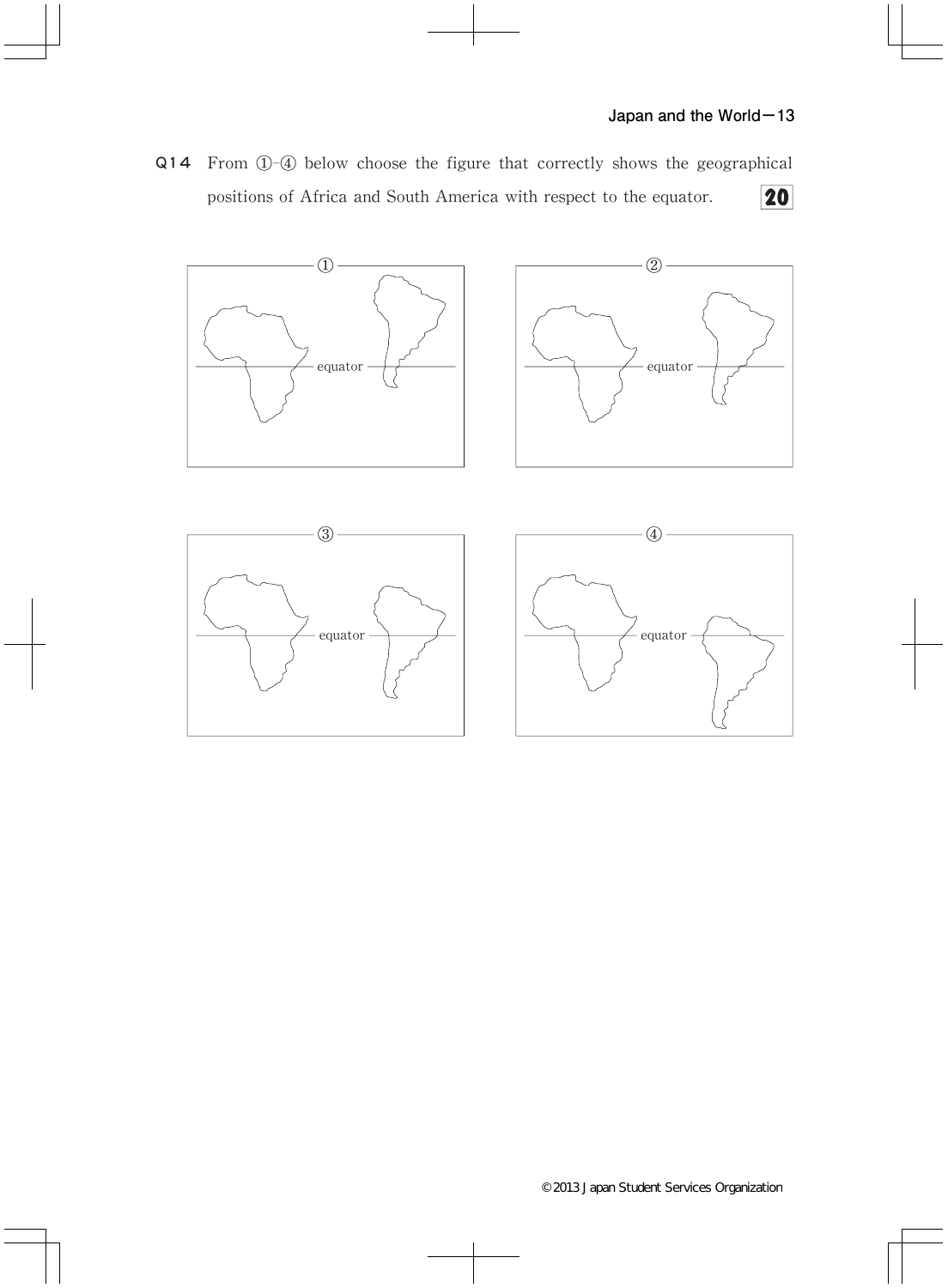Q15 Read the following paragraph and from ①-④ below choose the combination of terms that best fills blanks  $\boxed{a}$  and  $\boxed{b}$  in the paragraph.  $21$ 

The earth rotates from west to east once a day.One manifestation of this is the rising of the sun in the east,and its setting in the west.If a person travels once around the earth in either an eastward or westward direction, he/she will experience a difference of one in the number of sunrises/sunsets observed.A famous example of this effect is Ferdinand Magellan's  $\overline{a}$  expedition around the world in the 16th century; the logbook showed Wednesday, but the local calendar at one of their last ports of call showed the day to be  $\boxed{b}$ .

|               | a        | h        |
|---------------|----------|----------|
| $\mathcal{L}$ | eastward | Tuesday  |
| (2)           | eastward | Thursday |
| (3)           | westward | Tuesday  |
| 4             | westward | Thursday |

- Q16 From①-④ below choose the statement that best describes the world's top three  $22$ cereal crops: rice, wheat, and corn.
	- $\overline{1}$  Of these three crops, rice was the one produced in the largest amount in 2010.
	- $\Omega$  Of these three crops, rice is grown across the largest geographical area, regardless of latitude or elevation.
	- ③ Of these three crops,wheat provides the biggest nutritional value to people in terms of the number of calories per unit weight.
	- ④ Of these three crops,corn is widely used not only as food for humans,but also as livestock feed and a raw ingredient for fuel.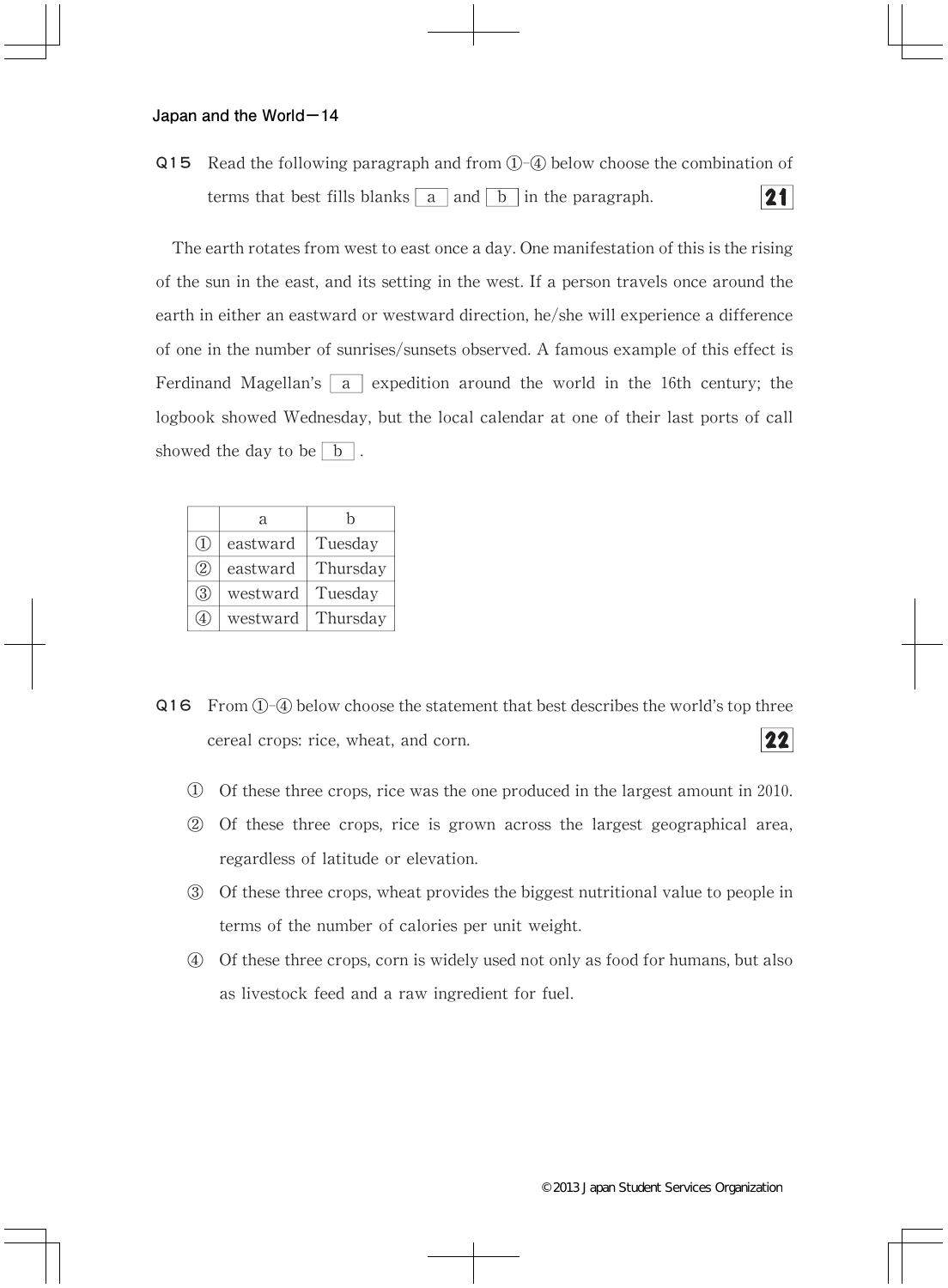Q17 Read the following paragraph and from ①-④ below choose the combination of 23 terms that best fills blanks  $\boxed{a}$  and  $\boxed{b}$  in the paragraph.

The term "Latin America" generally refers to the region comprising  $\boxed{a}$ , Central America south of it, and South America. Because of their history of being ruled as colonies, many of the countries in this region use  $\boxed{b}$  as their official language.

|     | a      | h       |
|-----|--------|---------|
| (1) | Mexico | Spanish |
| (2) | Mexico | French  |
| 3   | Panama | Spanish |
| (4) | Panama | French  |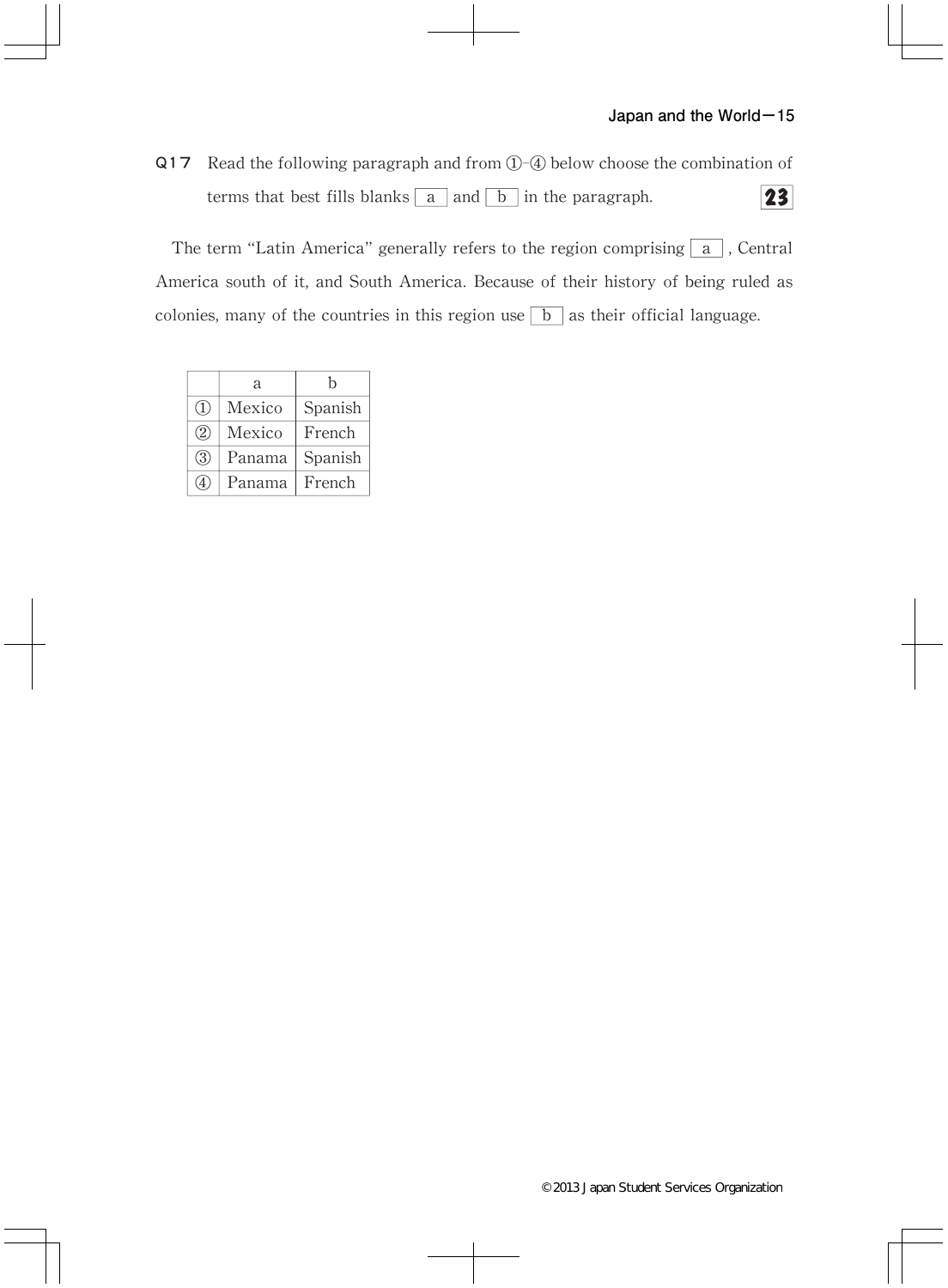Q18 Japan is a mountainous country, with over  $60\%$  of its land area covered by mountains.From ①-④ on the map below choose the region that has many  $\overline{24}$ mountains around 3,000 meters in height.

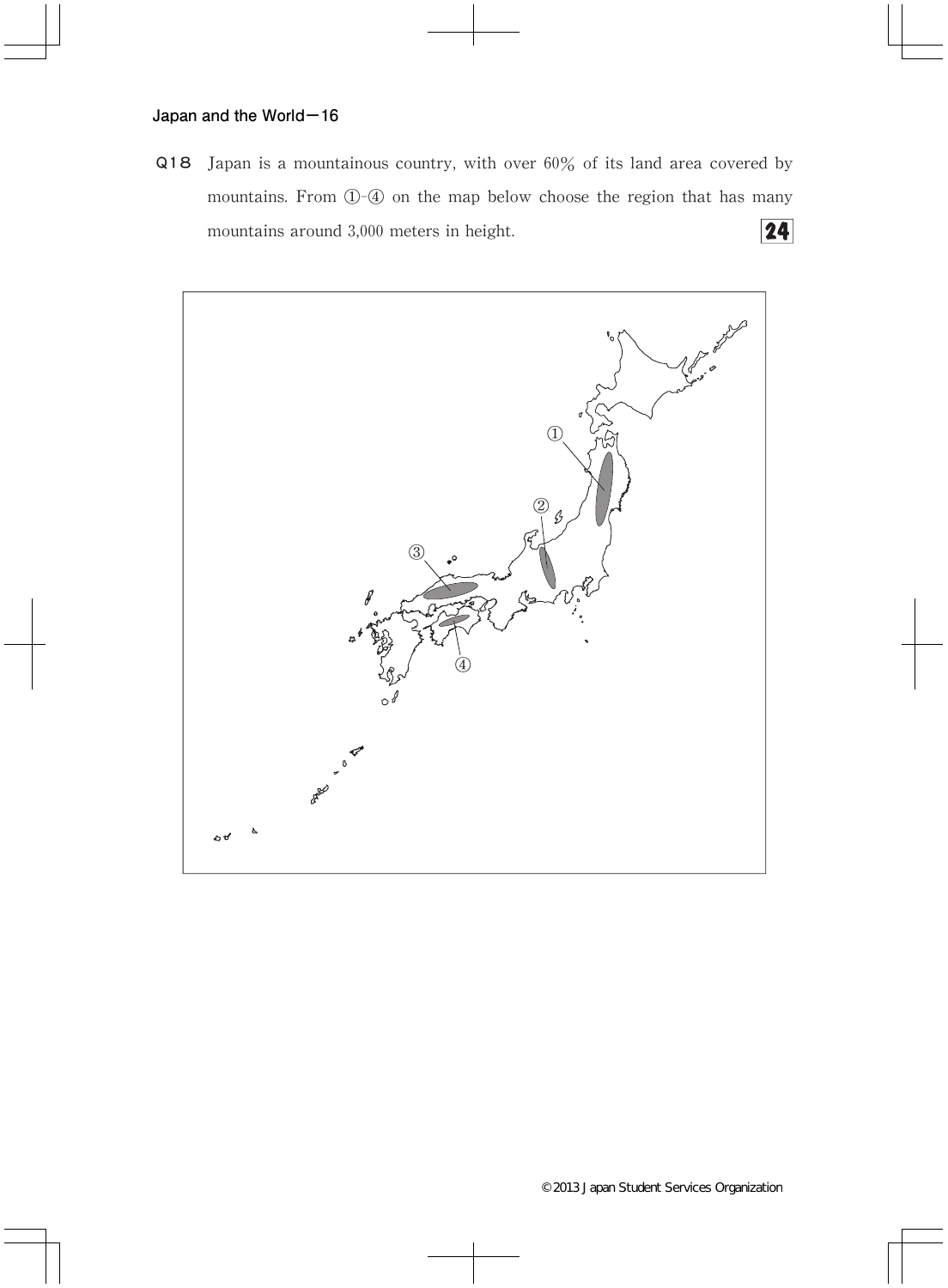$26$ 

- Q19 From ①-④ below choose the statement that best describes the French Revolution.  $25$ 
	- ① The government issued the Bill of Rights,which prohibited the levying of taxes without the approval of the National Assembly.
	- ② Laborers held a large-scale campaign to petition for the extension of voting rights to them.
	- ③ A constitutional monarchy was established in which the National Assembly held the power of legislation, and the monarch held executive power.
	- ④ The monarchy was deposed under the slogan of"Liberty,Equality,and Fraternity,"and a republican government was established.
- Q20 From ①-④ below choose the combination that best indicates a British philosopher also famous for being a utilitarian, and a work that he wrote.

|     | Author                        | Work                                    |
|-----|-------------------------------|-----------------------------------------|
| (1) | John Stuart Mill   On Liberty |                                         |
| 2)  | Edmund Burke                  | Reflections on the Revolution in France |
| (3) | Adam Smith                    | The Theory of Moral Sentiments          |
| (4) | John Locke                    | An Essay concerning Human Understanding |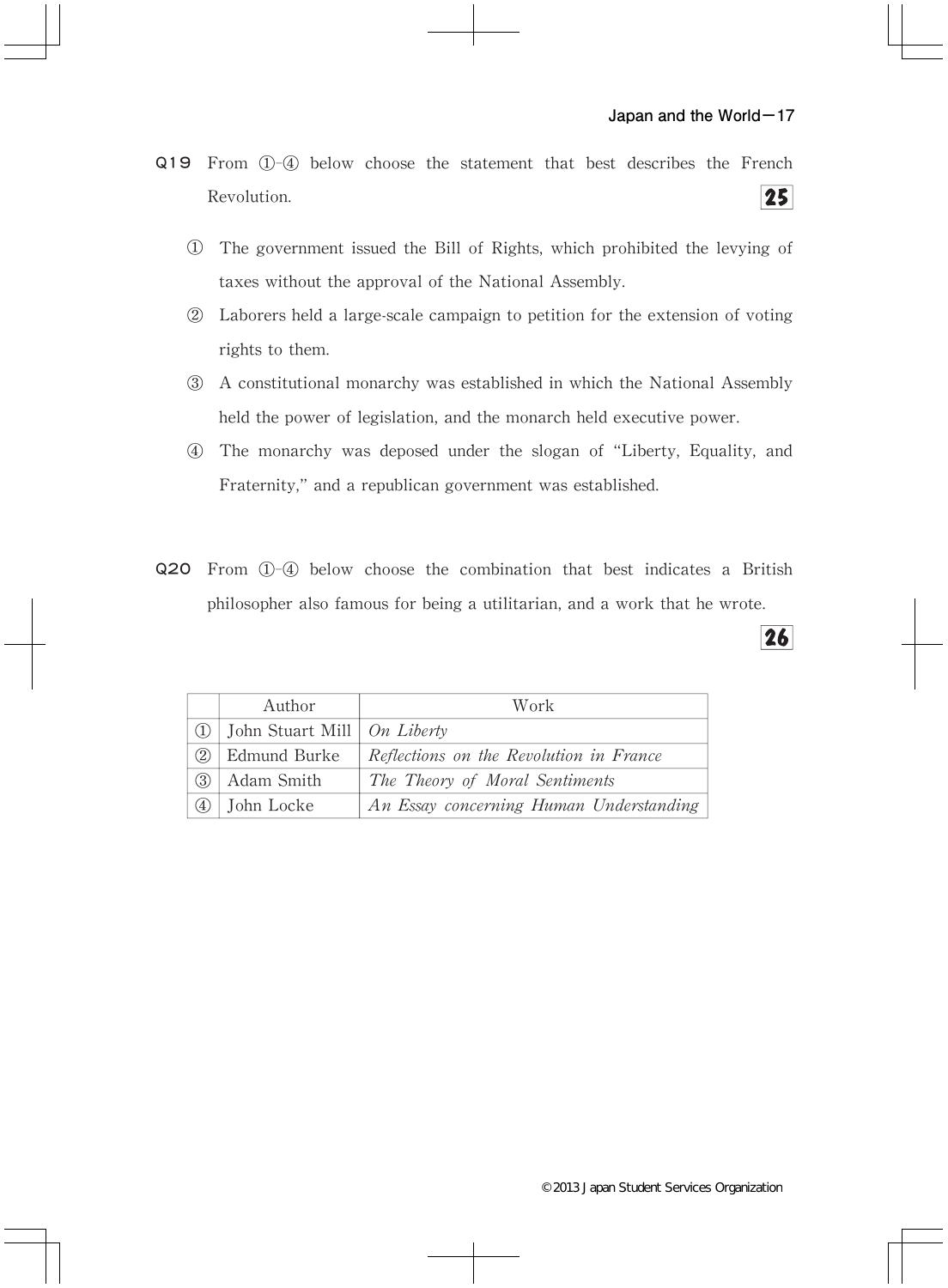- Q21 The 19th-century German socialist Ferdinand Lassalle referred to the laissez-faire character of contemporary states using the phrase "night watchman state." From  $(1)$ - $(4)$  below choose the term that is closest in meaning  $27$ to"night watchman state."
	- ① warfare state
	- ② welfare state
	- ③ small government
	- ④ big government
- Q22 Japan's system of local government recognizes the right of direct petition as a means of reflecting the will of citizens concerning important matters.From ①-④ below choose the item that cannot be requested through direct petition.
	- ① dissolution of the local assembly
	- ② exemption from income taxes
	- ③ audit of affairs
	- ④ enactment and abolition of ordinances
- Q23 From ①-④ below choose the statement that best describes the growth of 29 political freedom.
	- ① During the American Civil War,George Washington issued the Emancipation Proclamation, which provided the basis for a constitutional guarantee of the freedom of slaves.
	- ② Chartism,a movement that emerged in the UK in the mid-19th century, involved the formation of organizations of mostly workers, who demanded universal suffrage.
	- ③ In France in the mid-20th century,a bus boycott by black people stimulated a campaign for the enactment of a civil rights act.
	- ④ Prior to World War II,Japan's restriction of voting rights based on gender and wealth was constitutionally abolished.

28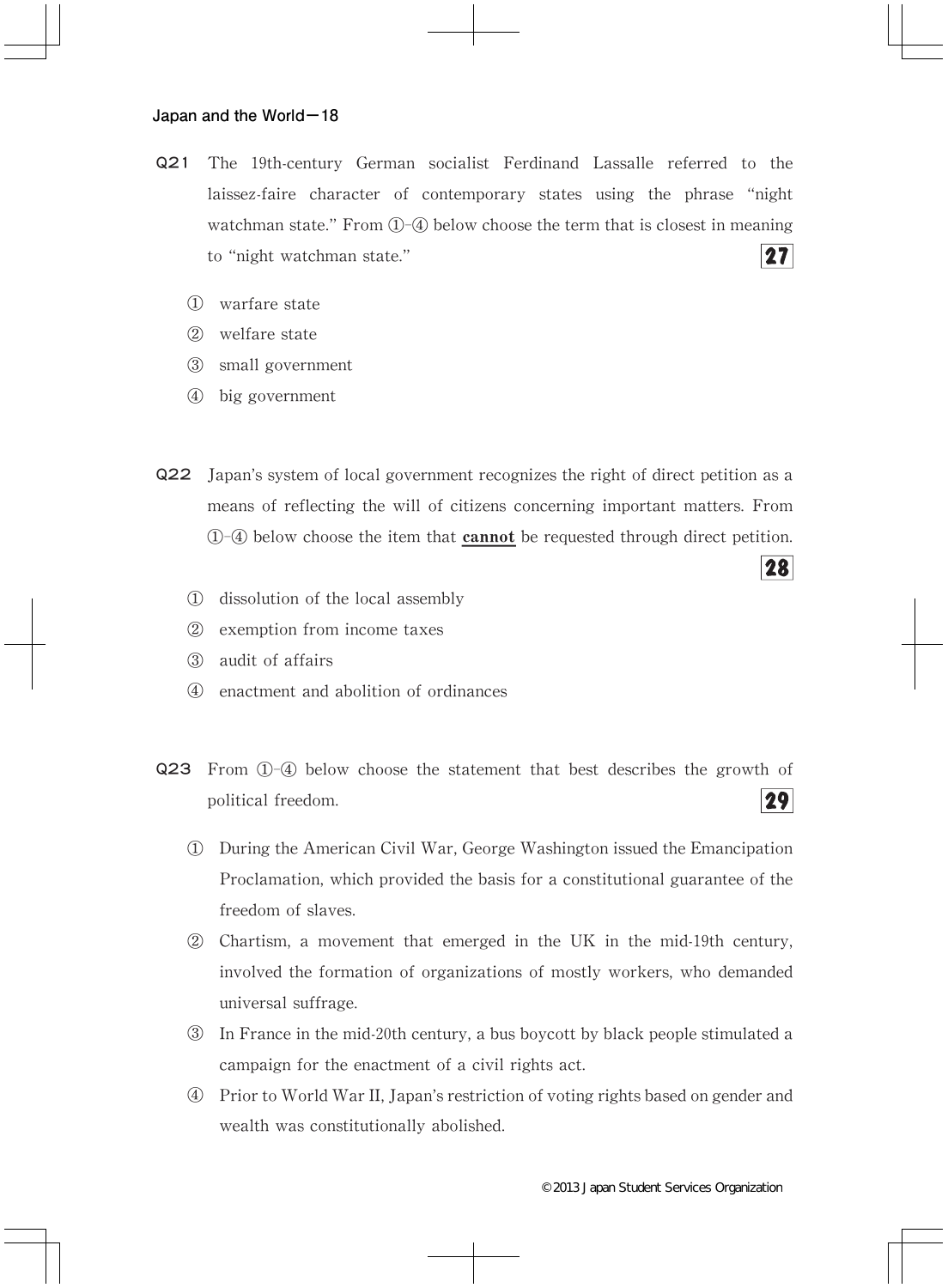- Q25 International organizations that collaborate with the United Nations in areas such as economy, society, culture, education, and health are referred to as "specialized agencies." From  $(1)$ - $(4)$  below choose an example of such specialized 31 agencies.
	- ① World Trade Organization(WTO)
	- ② World Health Organization(WHO)
	- ③ North Atlantic Treaty Organization(NATO)
	- ④ International Olympic Committee(IOC)
- Q26 From ①-④ below choose the socialist state that was a multiethnic society at the time it became a federal people's republic in 1945, and was broken up into smaller independent states as a result of armed conflict between different ethnic  $32$ groups in the early 1990s.
	- ① Haiti
	- ② Rwanda
	- ③ Yugoslavia
	- ④ Czechoslovakia
- Q27 From ①-④ below choose the statement that best describes the origin of the  $33$ Group of Eight (G8) summit.
	- ① It started as a summit meeting for resolving North-South issues regarding trade, aid, and economic development.
	- ② It started as a summit meeting between countries that adopted a nonaligned policy toward diplomatic relations.
	- ③ It started as a summit meeting between advanced capitalist countries to cope with the economic crisis that followed the Oil Crisis.
	- ④ It started as a summit meeting between Arab countries through the initiative of Gamal Abdel Nasser.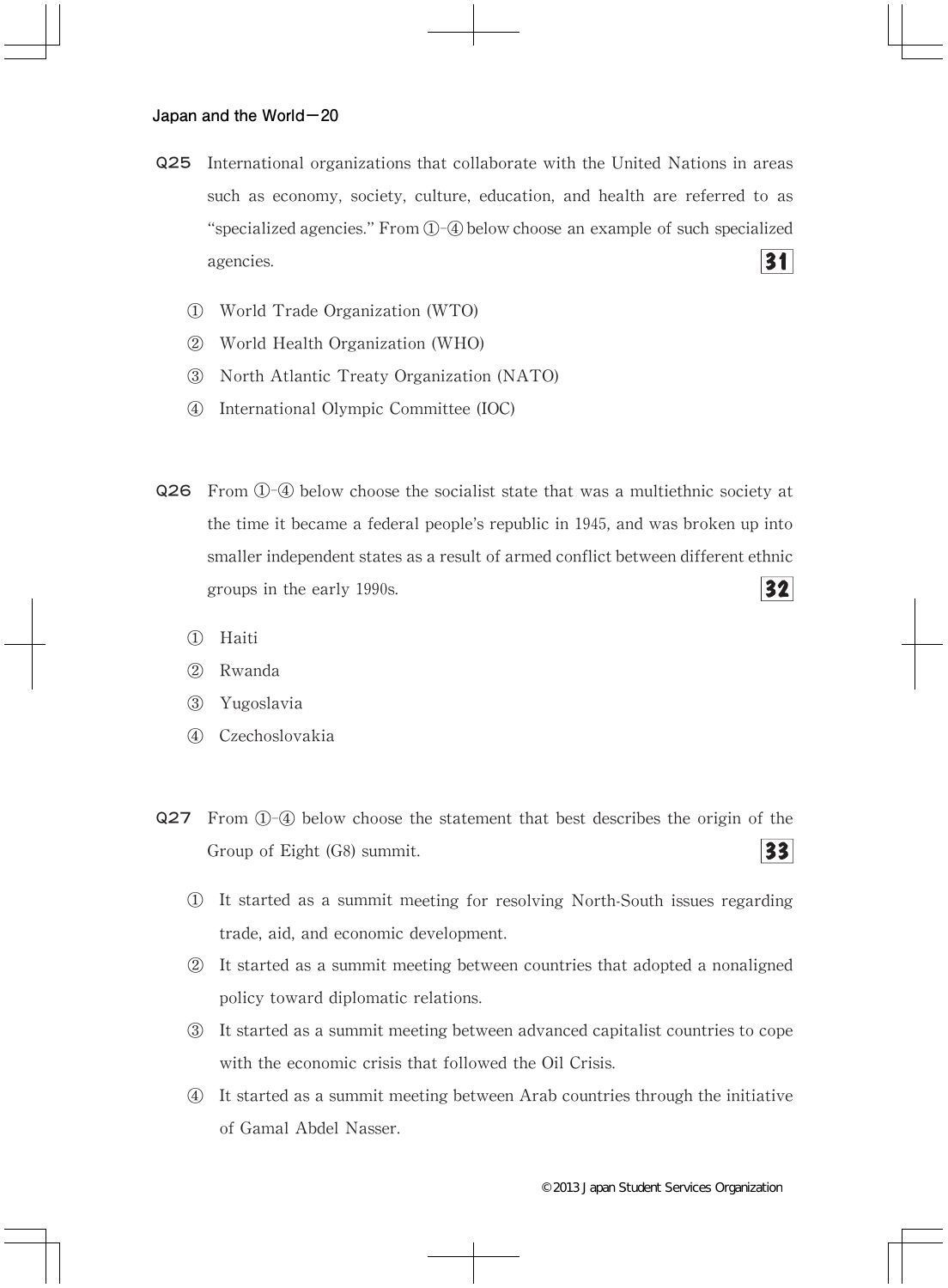- Q28 From  $(1)$ - $(4)$  below choose the statement that best describes the reform that took  $34$ place in Russia immediately following the Crimean War.
	- ① The Emancipation Manifesto was issued to provide liberty to serfs.
	- ② The National Assembly was dissolved,and a socialist government was established.
	- ③ Industrialization and farm collectivization were forcibly carried out in line with the First Five-Year Plan.
	- ④ The Catholic Emancipation Act was enacted,resulting in the end of religious and ethnic conflict.
- Q29 From ①-④ below choose the statement that best describes the state organs 35 under the Constitution of the Empire of Japan.
	- ① The government was thoroughly decentralized,with the central government in charge of only national defense, public order, and diplomatic relations.
	- ② The power to formulate the budget resided with the Cabinet,and the government could freely formulate and implement budgets without needing to receive the Diet's approval.
	- ③ The House of Peers was designated as the supreme judicial organ,which meant that the judiciary was not an independent power.
	- ④ Japan had a bicameral system comprising the House of Peers and the House of Representatives;members of the House of Representatives were selected through election.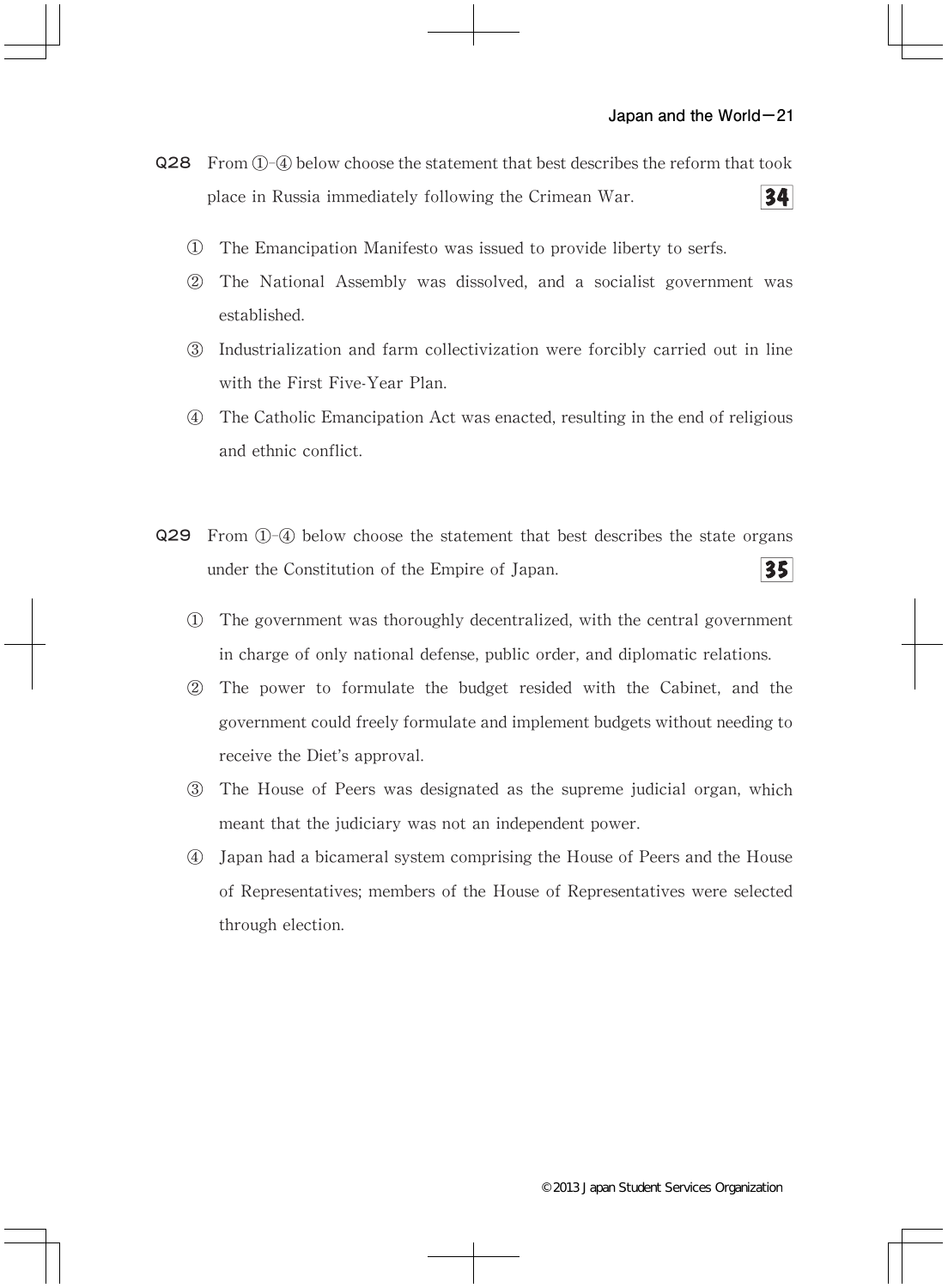- Q30 From ①-④ below choose the statement that best describes international relations in the period from the start of the 20th century through World WarⅠ.
	- ① Up to the outbreak of World WarⅠ,the UK did not form alliances with other countries, and instead maintained a state of "Splendid Isolation."

 $36<sup>l</sup>$ 

- ② Tension between the USA and Russia grew,and European nations were divided into US allies and Russian allies.
- ③ Italy and Austria shared an alliance,but conflicted with each other over a territorial dispute.
- ④ Germany and France deepened their friendly relations by jointly managing resources located in the area surrounding their mutual border.
- Q31 A-D below are treaties concerning nuclear disarmament following World War II. From  $\Phi$ -4 below choose the answer that correctly arranges these  $37<sup>l</sup>$ treaties in chronological order.

A: Partial Nuclear Test Ban Treaty

- B: Intermediate-Range Nuclear Forces Treaty
- C: Nuclear Non-Proliferation Treaty
- D: Comprehensive Nuclear Test Ban Treaty

 $(1)$  A  $\rightarrow$  C  $\rightarrow$  B  $\rightarrow$  D  $(2)$  A  $\rightarrow$  D  $\rightarrow$  B  $\rightarrow$  C  $\textcircled{3}$  B  $\rightarrow$  A  $\rightarrow$  C  $\rightarrow$  D ④ C → B → A → D